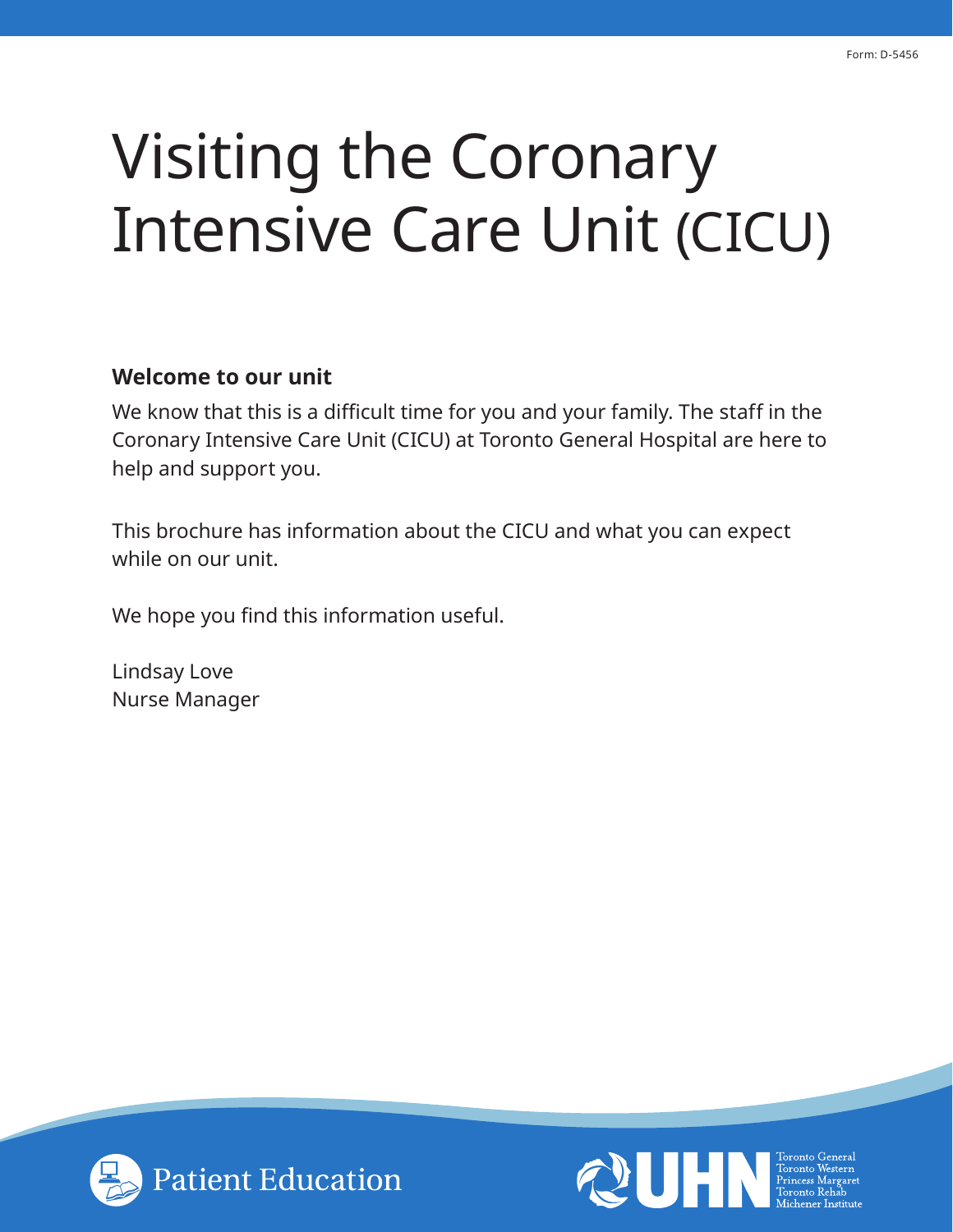## **What is the goal of the CICU?**

By working together with you, our goal is to provide the best possible care for you and your loved one. You are an important member of our team. You know your relative or friend best and your feedback is important to us.

## **Coping with a serious illness**

Your loved one is with us because they need highly skilled health care professionals and special modern technology and medicine.

Even though your loved one is seriously ill, we know this experience is also stressful for you and your entire family.

You can help us by telling us what you need. Remember to also take care of yourself by eating properly and getting enough sleep. Take time away from the hospital when you need to. While you are away, your loved one will never be alone in the CICU.

## **Choosing a spokesperson**

Please choose one family member or friend to be the spokesperson for the patient when the patient is unable to speak for themselves. This person relays information from the healthcare team to other family and friends. We will also call the spokesperson if there is an emergency.

Having a spokesperson reduces confusion, helps protect patient privacy, and lets the healthcare team focus on what's most important — caring for your loved one.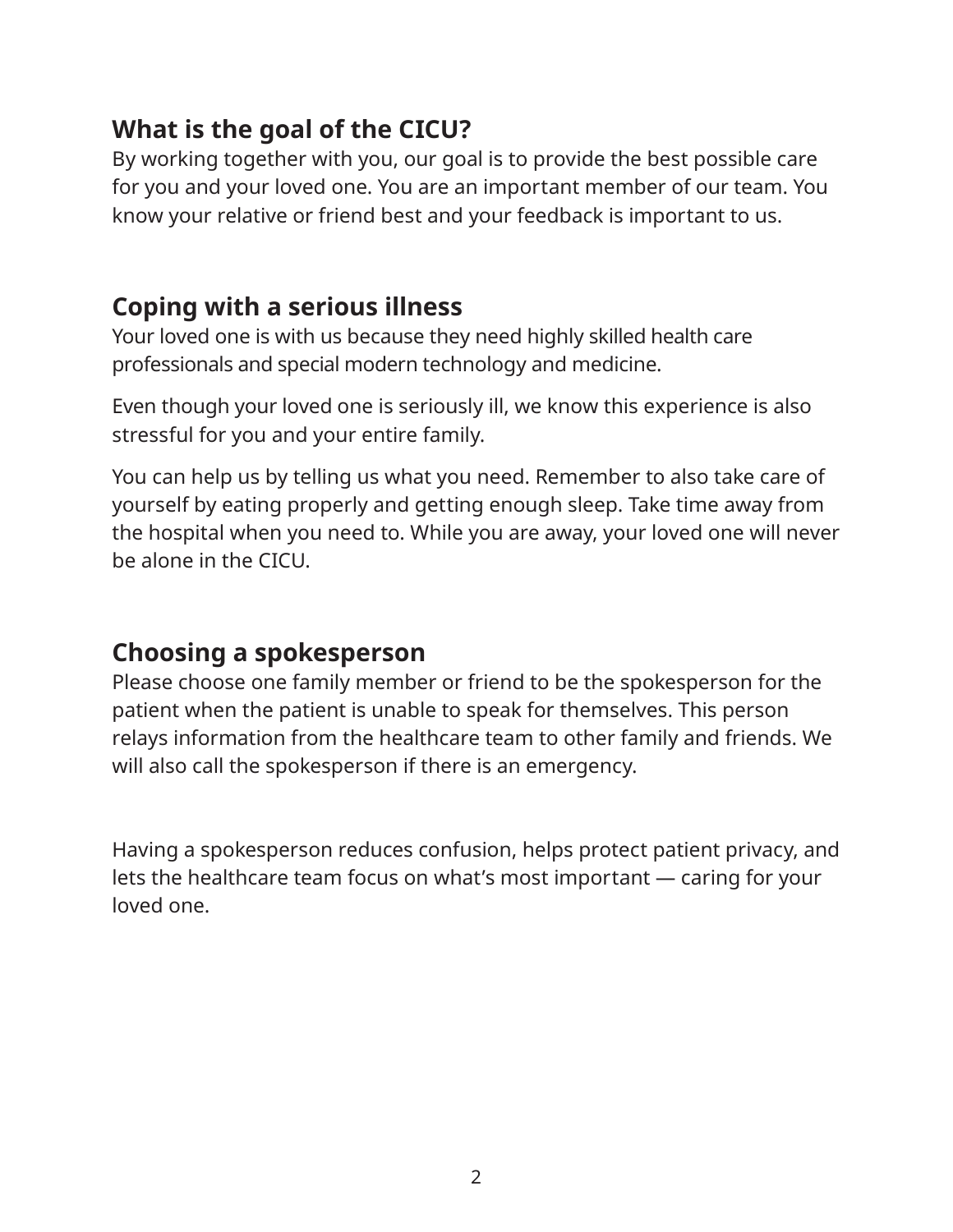## **What are family meetings?**

Family meetings are a chance for the healthcare team and the family to meet and talk about the patient's progress, values and plan of care.

The spokesperson can speak to the medical staff at any time, but we can also arrange family meetings if your family or the CICU staff think it is necessary. These meetings will be held in the unit at a time when everyone can join.

# **Being family partners in care**

We believe that family members are an important part in the care of our patients.

Here are some ways you can take part in your loved one's care:

- Talk to them
- Hold their hand
- Talk about family events
- Read out loud
- Brush their hair
- Brush their teeth
- Give special skin care like putting lotion on dry skin

Talk to the nurse for more ways to take part.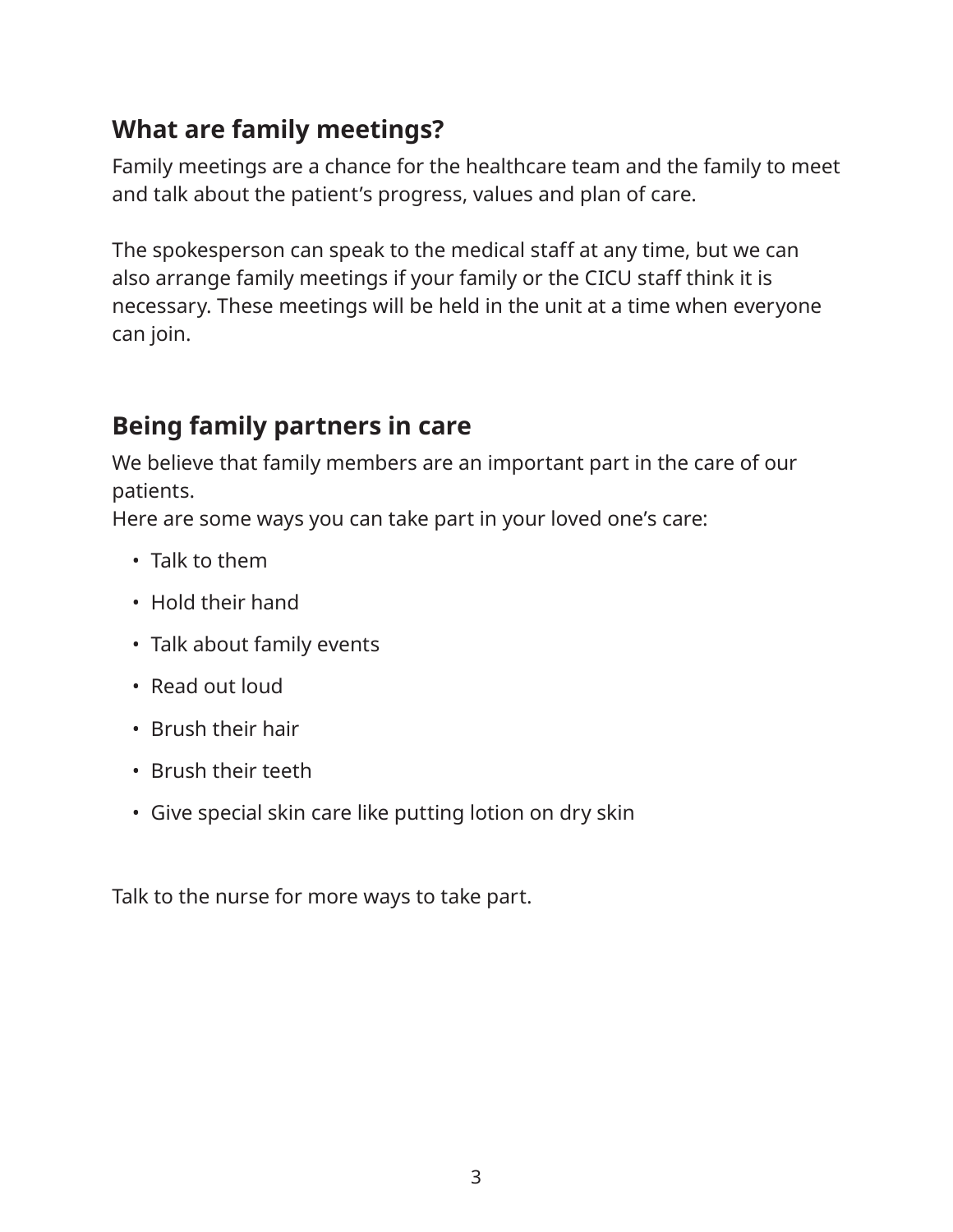## **What you can expect in the CICU**

The unit may seem busy with alarms sounding and machines at each bedside. Here is what you can expect:

- All of our patients are attached to heart monitors so our nurses and doctors can closely watch their status.
- Your loved one may have different tests such as blood tests, x-rays, CT Scans, Echocardiograms, and ultrasounds.
- Sometimes patients need more than one intravenous (IV) line. IVs can be used to give medicine, measure pressures and collect blood.
- Often patients need oxygen. Oxygen can be given through a mask, with small tubes in the nostrils or from a breathing machine.

## **Who is part of the CICU team?**

Many people will take part in the care of your family member.

Here are the people you will meet most often:

| <b>ICU Registered Nurse (RN)</b>                            | • Has specialized Critical Care training                                                    |
|-------------------------------------------------------------|---------------------------------------------------------------------------------------------|
|                                                             | • Will be with your relative 24 hours a day.                                                |
| <b>Senior Cardiology Residents</b><br>and Medical Residents | • Between 2 to 6 medical doctors in the<br>CICU who provide medical care 24 hours<br>a day. |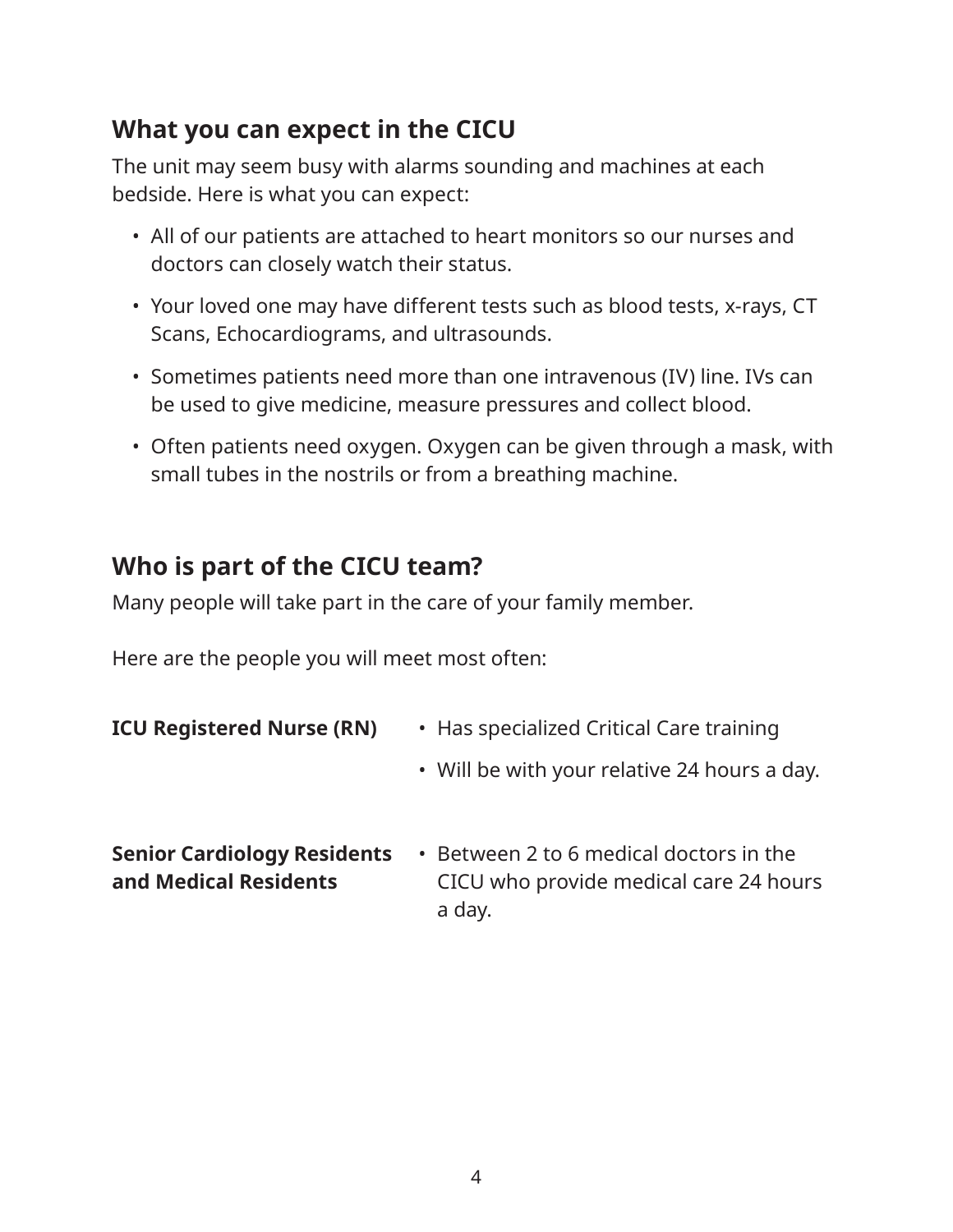| <b>Staff Cardiologist</b>                | • Doctor in charge of the medical doctors<br>and leads patient rounds every morning.<br>• A new Staff Cardiologist starts every<br>Monday and gets a report on all the |
|------------------------------------------|------------------------------------------------------------------------------------------------------------------------------------------------------------------------|
|                                          | patients from the doctor who was there<br>the week before.                                                                                                             |
| <b>Consultants</b>                       | . In charge of the unit.                                                                                                                                               |
|                                          | • Can be contacted with any concerns<br>not addressed by the bedside nurse or<br>medical team.                                                                         |
| <b>Patient Care Coordinator</b><br>(PCC) | • Helps the manager with patient care.                                                                                                                                 |
|                                          | • Can also be contacted with any concerns<br>not addressed by the bedside nurse or<br>medical team.                                                                    |
| <b>Charge Nurse</b>                      | • Helps with the flow of patients entering<br>and leaving the unit.                                                                                                    |
|                                          | • Helps care for patients and works with<br>the medical team.                                                                                                          |
| <b>Patient Care Assistant</b><br>(PCA)   | • Helps the nurses with the personal care<br>and mobility of patients.                                                                                                 |
| Physiotherapist                          | • Creates exercise programs to help keep<br>the body strong and the lungs clear.                                                                                       |
| <b>Respiratory Therapist</b>             | • Takes care of the 'breathing machine'<br>(ventilator) and helps patients to breathe<br>more comfortably.                                                             |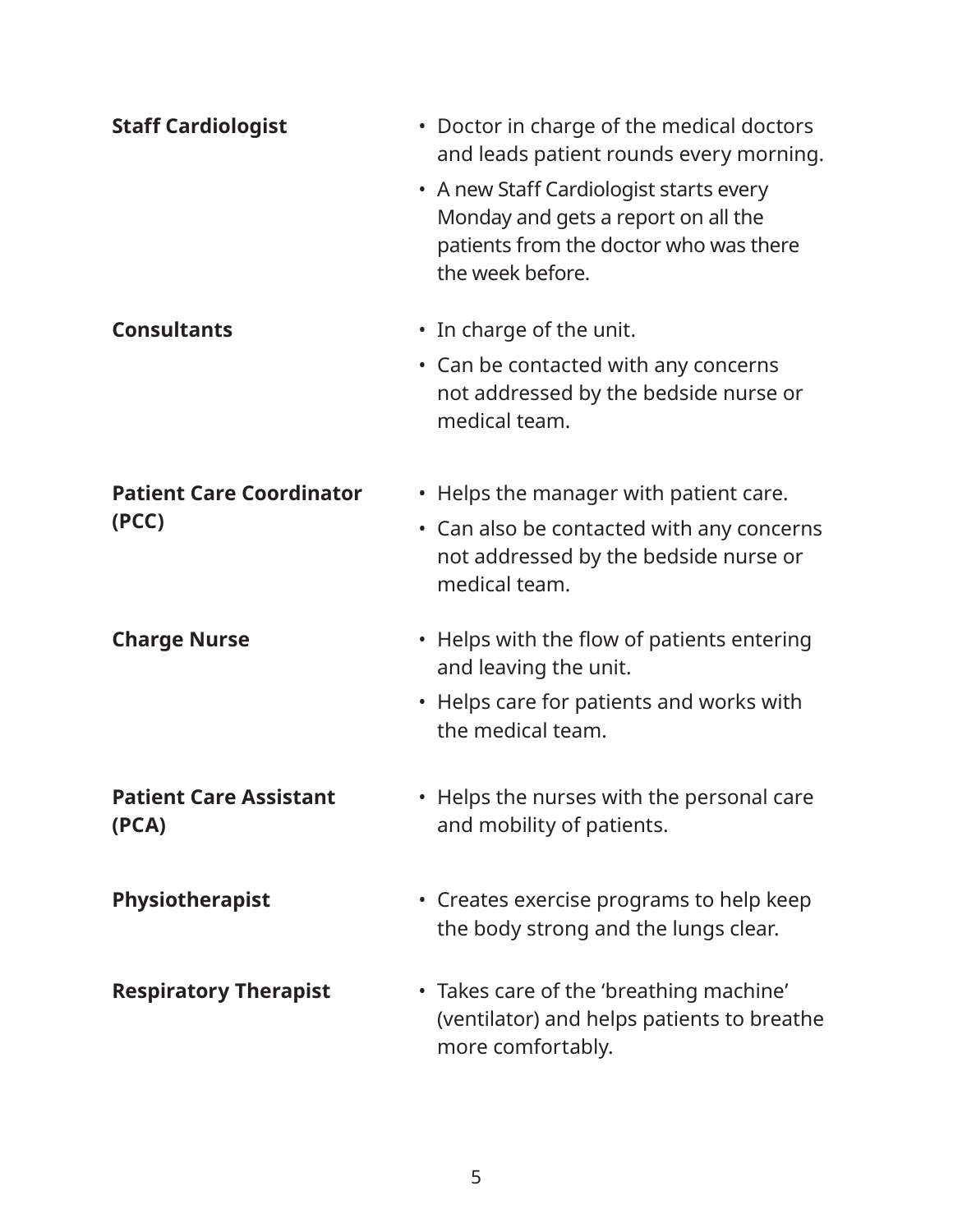| <b>Registered Dietitian</b>     | • Recommends special diets and healthy<br>foods that are right for the patient.                                    |
|---------------------------------|--------------------------------------------------------------------------------------------------------------------|
| <b>Social Worker</b>            | • Provides practical and emotional support<br>throughout your loved ones hospital stay<br>as needed.               |
| <b>Spiritual Care Providers</b> | • Provides emotional support to patients<br>and families, they do not represent any<br>specific religion.          |
|                                 | • They can help you explore your beliefs,<br>values, concerns and emotions in a way<br>that honours your feelings. |
|                                 | • Can help coordinate religious support<br>and ceremonies with community<br>partners.                              |
| <b>Volunteers</b>               | • Takes care of the waiting area and helps<br>to organize your visits into the CICU.                               |
|                                 | • Can direct you to other areas and<br>services within the hospital.                                               |

## **Keeping your hands clean**

Infections and illness can spread in the hospital by germs we carry on our hands.

Hand sanitizer gel is available on the unit.

- Please use it each time you enter the unit and before you leave.
- Please use it before each time you touch your loved one. For example, use it before holding hands, helping with meals or helping to brush teeth.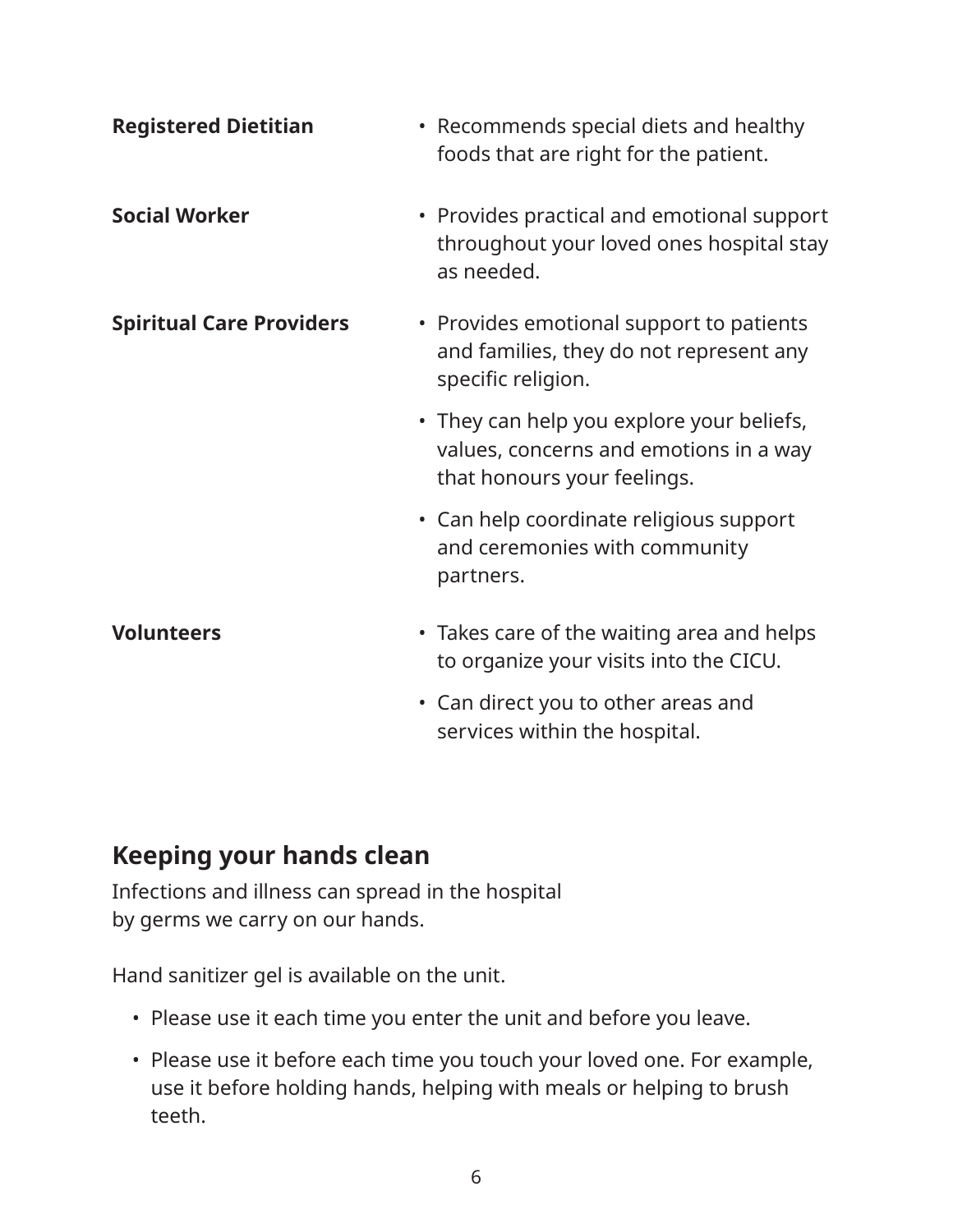**Please do not visit the CICU if you are feeling sick or have a cough, fever, diarrhea, nausea, vomiting, unexplained rash or anything you think is a cold or flu.**

# **Do you need help communicating in English with the health care team?**

If you or your loved one need interpretation, please ask the nurse or ward clerk for more information. The CICU can help you by using our interpretation phones and services.

## **Our visiting policy in the CICU**



We know that being with your loved one is very important. Our CICU staff will do their very best to accommodate your visits into the unit.



When you arrive at the hospital, please make your way to the 2nd floor waiting room and call into the unit, extension 4066. We will check with the nurse to be sure that it is a good time to visit.



We have no restrictions on visiting hours. However, every patient's situation is different. Please speak with your nurse.

The unit and patient rooms have limited space. To allow us to care for our patients safely, we ask that only **2 people visit at a time** and that you do not sleep at the patient's bedside. If you would like to stay overnight in hospital to be with your loved one, please stay in the visitor's lounge outside the CICU. (The housekeeping may need to ask you to move so they can clean the area.)

Although young children can visit, **an adult must be with them at all times**.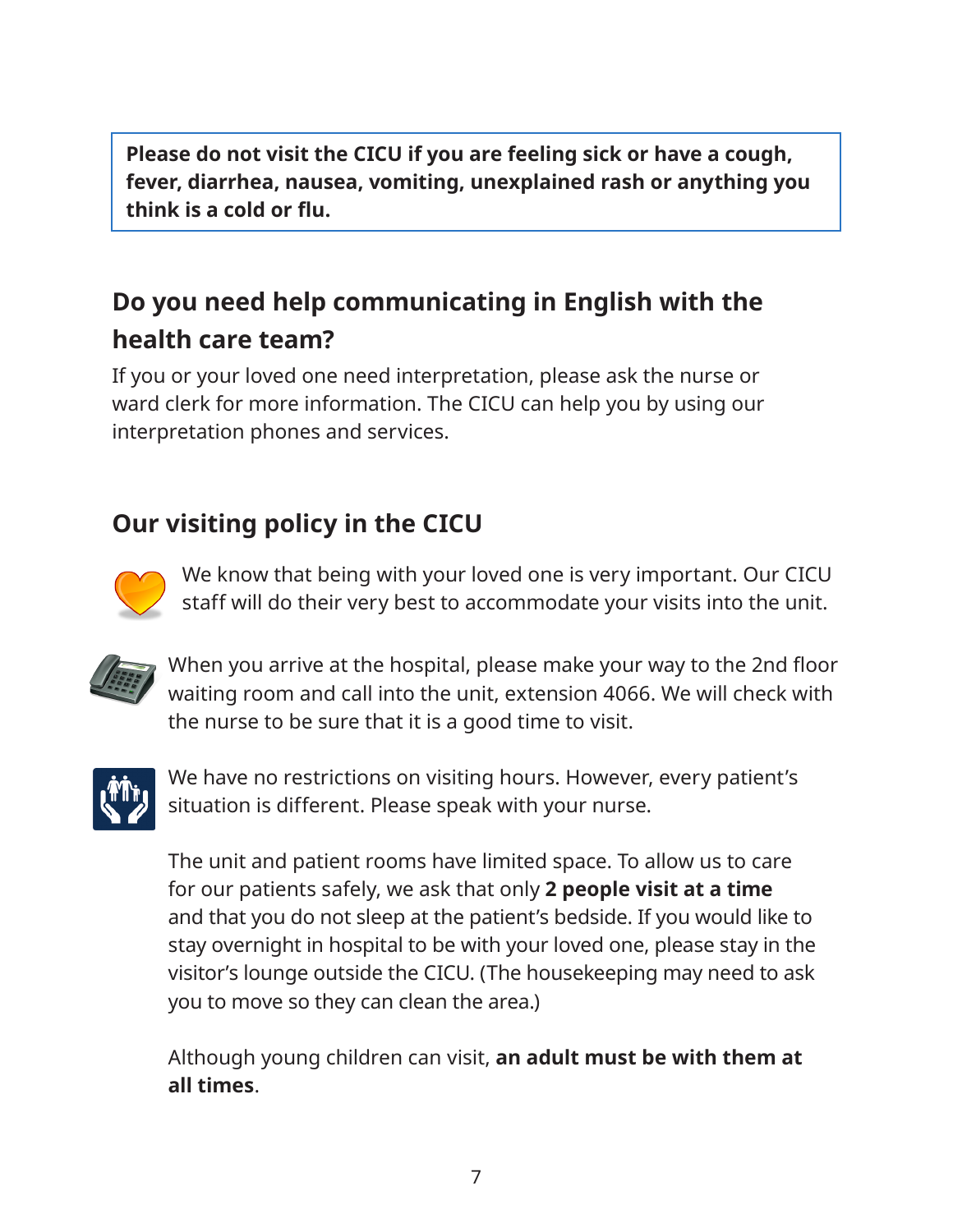You can bring cards or small gifts for your loved one. We encourage you to bring toiletries for your loved one, such as a toothbrush, toothpaste, razor and shaving cream. To prevent the spread of germs, flowers are not allowed.

**Important:** We are not responsible for lost or stolen items. Please take valuables home with you.

#### **Using the phone**

Cellphones are allowed. For visitors using cellphones, please use the phone in the hallway of the unit or outside the unit. This helps to keep the noise down so patients get the rest they need.

Payphones are in the hallway next to the waiting room. If the patient needs a phone in their room, please ask the nurse for help. To make a call into a patient room, please call the main desk first and ask for your family member by name.

#### **Where to stay while your relative is at UHN**

The CICU has a list of hotels, bed and breakfasts and short-term rentals in the area. Some places have discounts or hospital rates if you ask. Please let us know if you need a copy of this list.

#### **Where to eat**

There is a Tim Hortons and Starbucks near the University Avenue entrance and a full Food Court on the ground floor of the Eaton Building, near the Elizabeth Street entrance.

Food Court hours: Hours vary.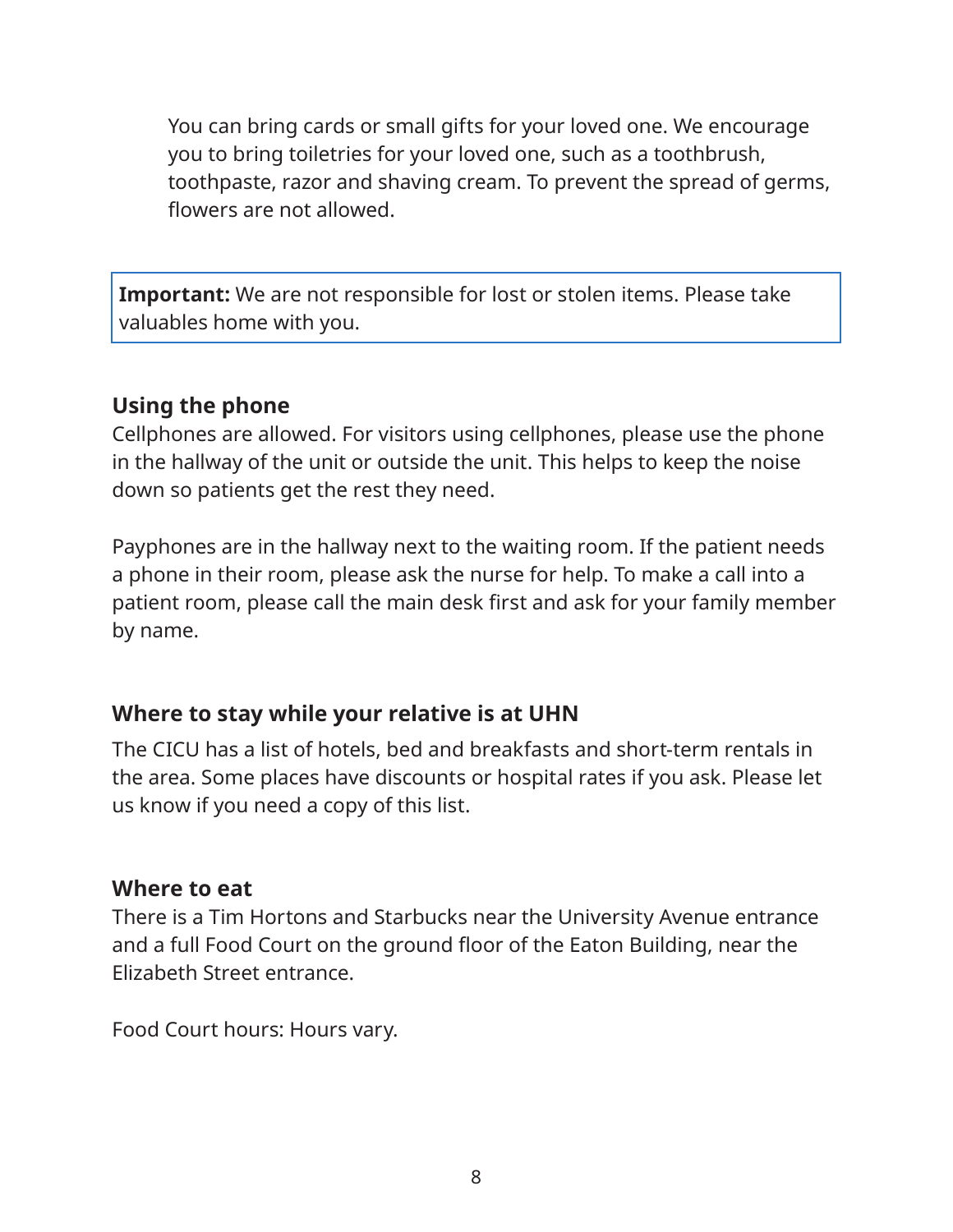#### **Using the washrooms**

The visitor washrooms are on the 2nd floor next to the waiting room, beside the payphones. We ask that visitors do not use the patient bathrooms. Other washrooms can be found on the ground floor of the Eaton building on your way to the food court.

#### **Is there free Internet access?**

Yes. UHN offers free WiFi access for all visitors and patients in the hospital. To connect, log onto the 'Wireless Guest' network. You don't need a security password.